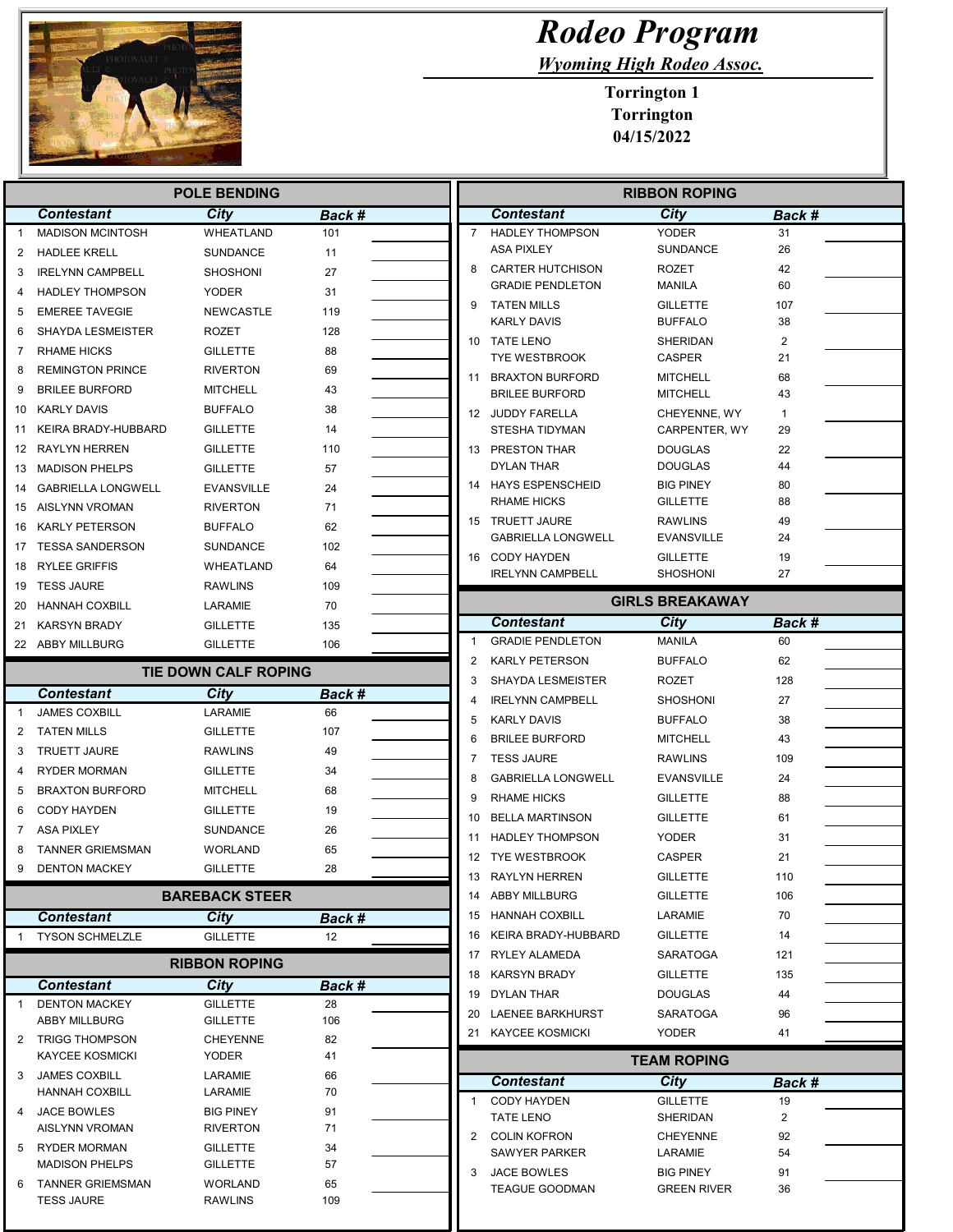

## Rodeo Program

Wyoming High Rodeo Assoc.

Torrington 1 Torrington 04/15/2022

| <b>TEAM ROPING</b> |                                            |                                        |              | <b>BOYS BREAKAWAY</b> |                |                           |                        |               |
|--------------------|--------------------------------------------|----------------------------------------|--------------|-----------------------|----------------|---------------------------|------------------------|---------------|
|                    | <b>Contestant</b>                          | City                                   | Back #       |                       |                | <b>Contestant</b>         | <b>City</b>            | Back #        |
| 4                  | <b>BRONC VINEYARD</b>                      | <b>ARVADA</b>                          | 39           |                       |                | 19 COLT BROWN             | <b>FORT LARAMIE</b>    | 37            |
|                    | LAENEE BARKHURST                           | <b>SARATOGA</b>                        | 96           |                       |                | 20 TRIGG THOMPSON         | <b>CHEYENNE</b>        | 82            |
| 5                  | DYLAN THAR                                 | <b>DOUGLAS</b>                         | 44           |                       | 21             | <b>WYATT FENNER</b>       | <b>MOORCROFT</b>       | 105           |
|                    | PRESTON THAR                               | <b>DOUGLAS</b>                         | 22           |                       | 22             | <b>BAYLON SNEATHEN</b>    | <b>GILLETTE</b>        | 111           |
| 6                  | <b>WYATT FENNER</b><br><b>KREED CHANEY</b> | <b>MOORCROFT</b><br><b>MITCHELL</b>    | 105<br>16    |                       | 23             | <b>KREED CHANEY</b>       | <b>MITCHELL</b>        | 16            |
| 7                  | <b>BRAXTON BURFORD</b>                     | <b>MITCHELL</b>                        | 68           |                       |                | 24 BRONC VINEYARD         | ARVADA                 | 39            |
|                    | <b>TANNER GRIEMSMAN</b>                    | WORLAND                                | 65           |                       |                |                           | <b>BARREL RACING</b>   |               |
| 8                  | STESHA TIDYMAN                             | <b>CARPENTER</b>                       | 29           |                       |                | <b>Contestant</b>         | <b>City</b>            | <b>Back #</b> |
|                    | <b>KAYCEE KOSMICKI</b>                     | <b>YODER</b>                           | 41           |                       | $\mathbf{1}$   | <b>RAYLYN HERREN</b>      | <b>GILLETTE</b>        | 110           |
| 9                  | <b>TYE WESTBROOK</b>                       | <b>CASPER</b>                          | 21           |                       | $\overline{2}$ | <b>KARLY DAVIS</b>        | <b>BUFFALO</b>         | 38            |
|                    | <b>GABRIELLA LONGWELL</b>                  | <b>EVANSVILLE</b>                      | 24           |                       | 3              | <b>BRINDLE VINEYARD</b>   | ARVADA                 | 3             |
|                    | 10 COLT BROWN<br><b>STETSON ST. CLAIR</b>  | <b>FORT LARAMIE</b><br><b>SHOSHONI</b> | 37<br>73     |                       | 4              | <b>HADLEY THOMPSON</b>    | <b>YODER</b>           | 31            |
|                    | 11 HAYS ESPENSCHEID                        | <b>BIG PINEY</b>                       | 80           |                       | 5              | DYLAN THAR                | DOUGLAS                | 44            |
|                    | <b>CARTER HUTCHISON</b>                    | <b>ROZET</b>                           | 42           |                       | 6              | <b>ABBY MILLBURG</b>      | <b>GILLETTE</b>        | 106           |
|                    | 12 JUDDY (JUDSON) FARELLA                  | <b>CHEYENNE</b>                        | -1           |                       | 7              | <b>REMINGTON PRINCE</b>   | <b>RIVERTON</b>        | 69            |
|                    | <b>TRIGG THOMPSON</b>                      | <b>CHEYENNE</b>                        | 0            |                       | 8              | <b>TYE WESTBROOK</b>      | CASPER                 | 21            |
|                    | 13 IAN MACKEY                              | <b>GILLETTE</b>                        | 48           |                       | 9              | <b>AISLYNN VROMAN</b>     | <b>RIVERTON</b>        | 71            |
|                    | <b>TATEN MILLS</b>                         | <b>GILLETTE</b>                        | 107          |                       | 10             | <b>MADISON MCINTOSH</b>   | <b>WHEATLAND</b>       | 101           |
|                    | 14 DENTON MACKEY                           | <b>GILLETTE</b>                        | 28           |                       | 11             | <b>EMEREE TAVEGIE</b>     | NEWCASTLE              | 119           |
|                    | <b>WADE RENO</b>                           | <b>GILLETTE</b>                        | 83           |                       |                | 12 IRELYNN CAMPBELL       | SHOSHONI               | 27            |
|                    | 15 TEL LADUKE                              | <b>GILLETTE</b>                        | 52           |                       |                | 13 TESSA SANDERSON        | SUNDANCE               | 102           |
|                    | <b>KELTON ANDERSON</b>                     | <b>KAYCEE</b>                          | 114          |                       | 14             | <b>RYLEE GRIFFIS</b>      | WHEATLAND              | 64            |
|                    | 16 HADLEY THOMPSON<br><b>ASA PIXLEY</b>    | <b>YODER</b><br><b>SUNDANCE</b>        | 31<br>26     |                       |                | 15 SHAYDA LESMEISTER      | <b>ROZET</b>           | 128           |
|                    | 17 KRESS JOHNSON                           | <b>CASPER</b>                          |              |                       |                | 16 RYLEY ALAMEDA          | <b>SARATOGA</b>        | 121           |
|                    | <b>TRUETT JAURE</b>                        | <b>RAWLINS</b>                         | 35<br>49     |                       |                | 17 TESS JAURE             | <b>RAWLINS</b>         | 109           |
|                    | 18 COEN TAVEGIE                            | <b>NEWCASTLE</b>                       | 120          |                       |                | 18 STESHA TIDYMAN         | <b>CARPENTER</b>       | 29            |
|                    | JAKE KRELL                                 | <b>SUNDANCE</b>                        | 136          |                       | 19             | KEIRA BRADY-HUBBARD       | <b>GILLETTE</b>        | 14            |
|                    | 19 CASEN GINES                             | <b>POWELL</b>                          | 13           |                       | 20             | <b>MADISON PHELPS</b>     | <b>GILLETTE</b>        | 57            |
|                    | RYDER MORMAN                               | <b>GILLETTE</b>                        | 34           |                       | 21             | <b>KARLY PETERSON</b>     | <b>BUFFALO</b>         | 62            |
|                    |                                            | <b>BOYS BREAKAWAY</b>                  |              |                       | 22             | <b>RHAME HICKS</b>        | <b>GILLETTE</b>        | 88            |
|                    | <b>Contestant</b>                          |                                        |              |                       | 23             | <b>KARSYN BRADY</b>       | <b>GILLETTE</b>        | 135           |
| $\mathbf{1}$       | <b>STETSON ST. CLAIR</b>                   | City<br><b>SHOSHONI</b>                | Back #<br>73 |                       |                | 24 BRILEE BURFORD         | <b>MITCHELL</b>        | 43            |
|                    | PRESTON THAR                               | <b>DOUGLAS</b>                         | 22           |                       |                |                           | <b>BOYS GOAT TYING</b> |               |
| 3                  | <b>JAKE KRELL</b>                          | SUNDANCE                               | 136          |                       |                | <b>Contestant</b>         | City                   | Back #        |
| 4                  | <b>IAN MACKEY</b>                          | <b>GILLETTE</b>                        | 48           |                       | $\mathbf{1}$   | <b>ASA PIXLEY</b>         | SUNDANCE               | 26            |
| 5                  | <b>TUREK THOMPSON</b>                      | YODER                                  | 6            |                       | 2              | <b>CHARLES COXBILL</b>    | LARAMIE                | 25            |
| 6                  | <b>HAYS ESPENSCHEID</b>                    | <b>BIG PINEY</b>                       | 80           |                       | 3              | <b>HAYS ESPENSCHEID</b>   | BIG PINEY              | 80            |
| 7                  | <b>COEN TAVEGIE</b>                        | NEWCASTLE                              | 120          |                       | 4              | TEL LADUKE                | GILLETTE               | 52            |
| 8                  | TEL LADUKE                                 | <b>GILLETTE</b>                        | 52           |                       | 5              | <b>TUREK THOMPSON</b>     | <b>YODER</b>           | 6             |
| 9                  | <b>COLIN KOFRON</b>                        | <b>CHEYENNE</b>                        | 92           |                       | 6              | <b>BAYLON SNEATHEN</b>    | <b>GILLETTE</b>        | 111           |
| 10                 | JACE BOWLES                                | <b>BIG PINEY</b>                       | 91           |                       | 7              | JACE BOWLES               | BIG PINEY              | 91            |
|                    | 11 TATE LENO                               | SHERIDAN                               | 2            |                       | 8              | <b>TATE LENO</b>          | SHERIDAN               | 2             |
| 12                 | <b>TEAGUE GOODMAN</b>                      | <b>GREEN RIVER</b>                     | 36           |                       | 9              | PRESTON THAR              | <b>DOUGLAS</b>         | 22            |
|                    | 13 WADE RENO                               | <b>GILLETTE</b>                        | 83           |                       | 10             | <b>CARTER HUTCHISON</b>   | ROZET                  | 42            |
| 14                 | JUDDY (JUDSON) FARELLA                     | <b>CHEYENNE</b>                        | $\mathbf{1}$ |                       |                | 11 TEAGUE GOODMAN         | GREEN RIVER            | 36            |
| 15                 | CARTER HUTCHISON                           | ROZET                                  | 42           |                       |                | 12 JUDDY (JUDSON) FARELLA | <b>CHEYENNE</b>        | $\mathbf{1}$  |
| 16                 | <b>KELTON ANDERSON</b>                     | KAYCEE                                 | 114          |                       |                | 13 KELTON ANDERSON        | KAYCEE                 | 114           |
| 17                 | RYKER CRIMM                                | <b>RIVERTON</b>                        | 115          |                       | 14             | <b>JAMES COXBILL</b>      | LARAMIE                | 66            |
|                    | 18 SAWYER PARKER                           | LARAMIE                                | 54           |                       |                | 15 RYKER CRIMM            | RIVERTON               | 115           |
|                    |                                            |                                        |              |                       |                |                           |                        |               |